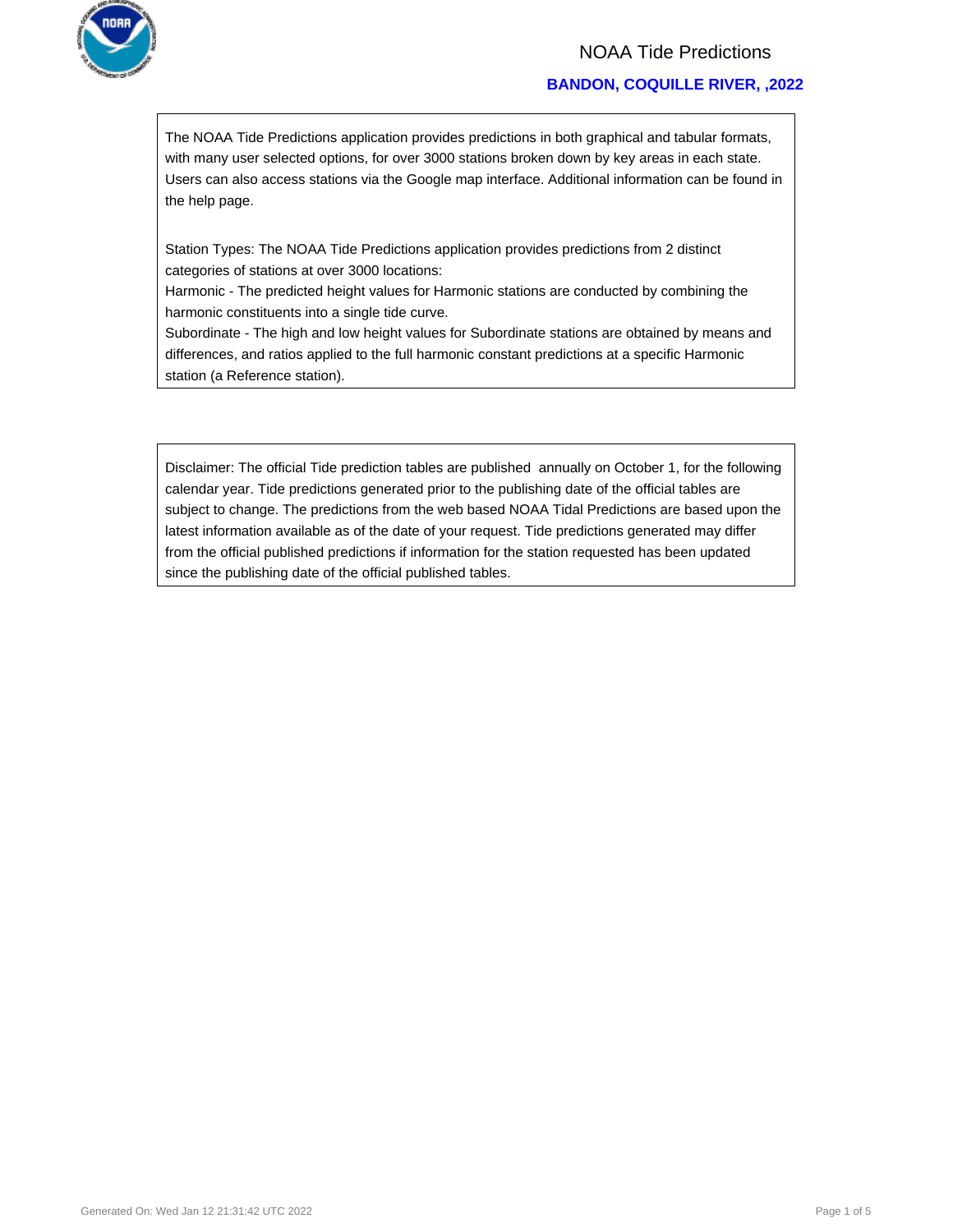

### **NOAA Tide Predictions**

# **BANDON, COQUILLE RIVER, ,2022 ( 43 07.2N / 124 24.8W )**

**Times and Heights of High and Low Waters**

| January |                                                                            |        |                                |                                                                         |                      |                              | February          |                                                                           |    |                               |   |                                                                                  |           | <b>March</b>                    |                |                                                                         |     |                           |                                                                           |           |                              |
|---------|----------------------------------------------------------------------------|--------|--------------------------------|-------------------------------------------------------------------------|----------------------|------------------------------|-------------------|---------------------------------------------------------------------------|----|-------------------------------|---|----------------------------------------------------------------------------------|-----------|---------------------------------|----------------|-------------------------------------------------------------------------|-----|---------------------------|---------------------------------------------------------------------------|-----------|------------------------------|
|         | Time                                                                       | Height |                                | Time                                                                    | Height               |                              |                   | Time                                                                      |    | Height                        |   | Time                                                                             |           | Height                          |                | Time                                                                    |     | Height                    | Time                                                                      |           | Height                       |
|         | h m<br>04:00 AM 3.3<br>10:00 AM 8.7<br>Sa 05:15 PM -1.6<br>11:56 PM 6.4    | ft     | cm<br>101<br>265<br>-49<br>195 | h m<br>1604:44 AM<br>10:30 AM<br>Su 05:42 PM -0.3                       | ft<br>3.7<br>7.5     | cm<br>113<br>229<br>-9       | 1<br>$\bullet$    | h m<br>12:28 AM 6.7<br>05:45 AM 2.7<br>Tu 11:37 AM 8.5<br>06:35 PM -1.5   | ft | cm<br>204<br>82<br>259<br>-46 |   | h m<br><b>16</b> 12:24 AM<br>05:46 AM 2.7<br>W 11:34 AM 7.4<br>$O$ 06:25 PM -0.4 | ft<br>6.2 | сm<br>189<br>82<br>226<br>$-12$ | 1              | h m<br>04:49 AM 2.4<br>10:42 AM 7.9<br>Tu 05:32 PM -1.0                 | ft  | cm<br>73<br>241<br>$-30$  | h m<br>16 12:11 AM 6.1<br>05:48 AM<br>W 11:37 AM 7.0<br>06:18 PM -0.1     | ft<br>2.3 | cm<br>186<br>70<br>213<br>-3 |
|         | 04:56 AM 3.3<br>10:51 AM 8.9<br>Su 06:03 PM -1.9                           |        | 101<br>271<br>-58              | <b>17</b> 12:24 AM<br>05:24 AM<br>M 11:09 AM 7.6<br>06:17 PM<br>$\circ$ | 5.9<br>3.6<br>$-0.5$ | 180<br>110<br>232<br>$-15$   | $\mathbf{2}$<br>W | 01:08 AM 6.9<br>06:36 AM 2.3<br>12:27 PM 8.2<br>07:17 PM -1.2             |    | 210<br>70<br>250<br>-37       |   | 17 12:52 AM 6.4<br>06:24 AM 2.4<br>Th 12:13 PM 7.4<br>06:56 PM -0.4              |           | 195<br>73<br>226<br>$-12$       | W<br>$\bullet$ | 12:00 AM 6.8<br>05:38 AM 1.8<br>11:33 AM 7.8<br>06:12 PM -0.8           |     | 207<br>55<br>238<br>$-24$ | 17 12:39 AM 6.4<br>06:26 AM 1.7<br>Th 12:20 PM 7.1<br>06:50 PM 0.0        |           | 195<br>52<br>216<br>0        |
|         | 12:45 AM 6.6<br>05:50 AM 3.1<br>M 11:42 AM 8.8<br>06:51 PM -1.9            |        | 201<br>94<br>268<br>-58        | 18 12:57 AM 6.1<br>06:02 AM<br>Tu 11:46 AM<br>06:51 PM                  | 3.4<br>7.6<br>$-0.5$ | 186<br>104<br>232<br>$-15$   | 3                 | 01:47 AM 7.1<br>07:26 AM 2.0<br>Th 01:16 PM 7.8<br>07:56 PM -0.7          |    | 216<br>61<br>238<br>$-21$     | F | 1801:21 AM 6.6<br>07:03 AM 2.0<br>12:53 PM 7.2<br>07:27 PM -0.1                  |           | 201<br>61<br>219<br>-3          |                | 12:35 AM 7.1<br>06:24 AM 1.3<br>Th 12:20 PM 7.6<br>06:49 PM -0.4        |     | 216<br>40<br>232<br>$-12$ | 1801:07 AM 6.8<br>07:05 AM 1.2<br>01:02 PM 7.1<br>07:22 PM 0.2<br>$\circ$ |           | 207<br>37<br>216<br>6        |
|         | 4 01:32 AM 6.8<br>06:44 AM 3.0<br>Tu 12:33 PM 8.6<br>07:37 PM -1.7         |        | 207<br>91<br>262<br>-52        | 1901:30 AM 6.2<br>06:40 AM<br>12:23 PM<br>W<br>07:24 PM                 | 3.3<br>7.5<br>$-0.5$ | 189<br>101<br>229<br>$-15$   | 4<br>F            | 02:25 AM 7.1<br>08:16 AM 1.8<br>02:05 PM 7.1<br>08:35 PM 0.0              |    | 216<br>55<br>216<br>0         |   | 1901:50 AM 6.8<br>07:45 AM<br>Sa 01:35 PM 6.9<br>07:58 PM 0.4                    | $-1.7$    | 207<br>52<br>210<br>12          | 4<br>F         | 01:08 AM 7.2<br>07:09 AM 1.0<br>01:06 PM 7.2<br>07:24 PM 0.2            |     | 219<br>30<br>219<br>6     | 1901:35 AM 7.1<br>07:45 AM 0.6<br>Sa 01:46 PM 6.9<br>07:54 PM 0.6         |           | 216<br>18<br>210<br>18       |
| 5       | 02:18 AM 6.8<br>07:38 AM 2.9<br>W 01:25 PM 8.1<br>08:23 PM -1.2            |        | 207<br>88<br>247<br>-37        | 2002:02 AM 6.3<br>07:19 AM<br>Th 01:01 PM<br>07:57 PM                   | 3.1<br>7.3<br>$-0.3$ | 192<br>94<br>223<br>-9       | 5                 | 03:03 AM 7.1<br>09:07 AM 1.7<br>Sa 02:55 PM 6.4<br>09:12 PM 0.8           |    | 216<br>52<br>195<br>24        |   | 2002:20 AM 7.0<br>08:30 AM 1.4<br>Su 02:23 PM 6.4<br>08:31 PM 1.0                |           | 213<br>43<br>195<br>30          | 5              | 01:41 AM 7.3<br>07:52 AM 0.8<br>Sa 01:51 PM 6.7<br>07:59 PM 0.9         |     | 223<br>24<br>204<br>27    | 2002:05 AM 7.4<br>08:26 AM 0.2<br>Su 02:32 PM 6.6<br>08:28 PM 1.1         |           | 226<br>6<br>201<br>34        |
| 6       | 03:04 AM 6.9<br>08:35 AM 2.8<br>Th 02:18 PM 7.4<br>09:08 PM -0.5           |        | 210<br>85<br>226<br>$-15$      | 21 02:35 AM 6.4<br>08:02 AM<br>01:41 PM<br>08:30 PM                     | 2.9<br>6.9<br>0.0    | 195<br>88<br>210<br>$\Omega$ | 6                 | 03:40 AM 7.1<br>10:02 AM 1.7<br>Su 03:50 PM 5.7<br>09:50 PM 1.7           |    | 216<br>52<br>174<br>52        |   | 21 02:53 AM 7.2<br>09:20 AM 1.1<br>M 03:17 PM 5.9<br>09:07 PM 1.7                |           | 219<br>34<br>180<br>52          | 6              | 02:12 AM 7.2<br>08:36 AM 0.8<br>Su 02:38 PM 6.2<br>08:32 PM             | 1.6 | 219<br>24<br>189<br>49    | 21 02:36 AM 7.5<br>09:11 AM -0.1<br>M 03:22 PM 6.2<br>09:03 PM 1.7        |           | 229<br>-3<br>189<br>52       |
| 7<br>F  | 03:50 AM 6.9<br>09:36 AM 2.6<br>03:14 PM 6.6<br>09:53 PM 0.3               |        | 210<br>79<br>201<br>9          | 22 03:07 AM 6.5<br>08:49 AM<br>Sa 02:27 PM<br>09:04 PM                  | 2.7<br>6.5<br>0.5    | 198<br>82<br>198<br>15       |                   | 04:19 AM 7.0<br>11:00 AM 1.7<br>M 04:54 PM 5.1<br>10:31 PM 2.5            |    | 213<br>52<br>155<br>76        |   | 22 03:30 AM 7.3<br>Tu 04:23 PM 5.3<br>09:49 PM 2.5                               |           | 223<br>30<br>162<br>76          | M              | 02:45 AM 7.1<br>09:21 AM 0.9<br>03:28 PM 5.6<br>09:06 PM 2.4            |     | 216<br>27<br>171<br>73    | 22 03:11 AM 7.6<br>10:01 AM -0.1<br>Tu 04:20 PM 5.8<br>09:43 PM 2.4       |           | 232<br>-3<br>177<br>73       |
| 8       | 04:35 AM 6.9<br>10:41 AM 2.5<br>Sa 04:16 PM 5.9<br>10:38 PM 1.1            |        | 210<br>76<br>180<br>34         | 23 03:42 AM 6.7<br>09:43 AM<br>Su 03:20 PM<br>09:40 PM                  | -2.4<br>5.9<br>1.1   | 204<br>-73<br>180<br>34      | 8<br>0            | 05:01 AM 6.8<br>12:05 PM 1.6<br>Tu 06:12 PM 4.7<br>11:19 PM 3.3           |    | 207<br>49<br>143<br>101       |   | 23 04:15 AM 7.3<br>11:25 AM 0.8<br>W 05:46 PM 4.9<br>$0.10:43 \text{ PM}$ 3.2    |           | 223<br>24<br>149<br>98          | 8              | 03:18 AM 6.8<br>10:11 AM 1.1<br>Tu 04:26 PM 5.1<br>09:43 PM             | 3.0 | 207<br>34<br>155<br>91    | $2303:52$ AM 7.5<br>10:57 AM -0.1<br>W 05:27 PM 5.3<br>10:31 PM 3.0       |           | 229<br>-3<br>162<br>91       |
| 9       | 05:21 AM 6.9<br>11:50 AM 2.2<br>Su 05:27 PM 5.2<br>$\bullet$ 11:26 PM 1.9  |        | 210<br>67<br>158<br>58         | 24 04:19 AM 6.9<br>10:45 AM<br>M 04:27 PM<br>10:22 PM                   | 2.1<br>-5.4<br>1.8   | 210<br>64<br>165<br>55       | 9                 | 05:49 AM 6.7<br>01:13 PM 1.5<br>W 07:45 PM 4.6                            |    | 204<br>46<br>140              |   | 24 05:11 AM 7.3<br>12:39 PM 0.6<br>Th 07:21 PM 4.9<br>11:58 PM                   | 3.7       | 223<br>-18<br>149<br>113        | 9<br>W         | 03:57 AM 6.6<br>11:08 AM 1.3<br>05:38 PM 4.8<br>10:30 PM 3.6            |     | 201<br>40<br>146<br>110   | 24 04:42 AM 7.3<br>12:03 PM 0.1<br>Th 06:49 PM 5.1<br>11:36 PM 3.5        |           | 223<br>3<br>155<br>107       |
|         | 1006:07 AM 7.0<br>12:59 PM 1.9<br>M 06:49 PM 4.8                           |        | 213<br>58<br>146               | $2505:02$ AM $7.1$<br>11:54 AM<br>Tu 05:49 PM<br>$0$ 11:13 PM           | 1.6<br>5.0<br>2.6    | 216<br>49<br>152<br>79       |                   | <b>10</b> 12:23 AM 3.8<br>06:43 AM 6.6<br>Th 02:18 PM 1.2<br>09:11 PM 4.8 |    | 116<br>201<br>37<br>146       | F | 25 06:19 AM 7.3<br>01:55 PM 0.2<br>08:49 PM 5.2                                  |           | 223<br>-6<br>158                |                | 1004:45 AM 6.3<br>12:15 PM 1.4<br>Th 07:07 PM 4.6<br>$\bullet$ 11:39 PM | 4.0 | 192<br>43<br>140<br>122   | $2505:45$ AM 6.9<br>01:18 PM 0.2<br>F<br>08:18 PM 5.1<br>$\bullet$        |           | 210<br>6<br>155              |
|         | 11 12:18 AM 2.7<br>06:52 AM 7.0<br>Tu 02:03 PM<br>08:14 PM 4.8             | 1.4    | 82<br>213<br>43<br>146         | 26 05:51 AM 7.4<br>01:06 PM<br>W 07:22 PM                               | 1.0<br>4.9           | 226<br>30<br>149             | F                 | 11 01:38 AM 4.0<br>07:42 AM 6.6<br>03:14 PM 0.9<br>10:09 PM 5.2           |    | 122<br>201<br>27<br>158       |   | 26 01:28 AM 3.8<br>07:34 AM 7.3<br>Sa 03:02 PM -0.3<br>09:53 PM                  | 5.6       | 116<br>223<br>-9<br>171         | F              | 11 05:47 AM 6.1<br>01:27 PM 1.3<br>08:34 PM 4.8                         |     | 186<br>40<br>146          | $2601:05$ AM 3.8<br>07:04 AM 6.7<br>Sa 02:34 PM 0.1<br>09:33 PM 5.4       |           | 116<br>204<br>3<br>165       |
|         | <b>12</b> 01:15 AM 3.3<br>07:38 AM 7.1<br>W 02:58 PM 1.0<br>09:30 PM 5.0   |        | 101<br>216<br>30<br>152        | 27 12:17 AM 3.2<br>06:48 AM<br>Th 02:15 PM<br>08:51 PM 5.1              | 7.6<br>0.3           | 98<br>232<br>9<br>155        |                   | 1202:47 AM 4.0<br>08:38 AM 6.8<br>Sa 04:01 PM 0.5<br>10:50 PM 5.4         |    | 122<br>207<br>15<br>165       |   | 27 02:49 AM 3.5<br>08:44 AM 7.5<br>Su 03:59 PM -0.7<br>10:41 PM 6.1              |           | 107<br>229<br>$-21$<br>186      |                | 1201:09 AM 4.1<br>06:59 AM 6.0<br>Sa 02:32 PM 1.0<br>09:32 PM 5.1       |     | 125<br>183<br>30<br>155   | 27 02:38 AM 3.5<br>08:27 AM 6.7<br>Su 03:41 PM -0.1<br>10:28 PM 5.8       |           | 107<br>204<br>-3<br>177      |
|         | 1302:14 AM 3.6<br>08:24 AM 7.1<br>Th 03:45 PM 0.6<br>10:28 PM 5.3          |        | 110<br>216<br>-18<br>162       | $28$ 01:33 AM 3.6<br>07:49 AM 7.9<br>F<br>03:17 PM -0.4<br>10:02 PM 5.5 |                      | 110<br>241<br>-12<br>168     |                   | 1303:42 AM 3.8<br>09:29 AM 7.0<br>Su 04:42 PM 0.1<br>11:24 PM 5.7         |    | 116<br>213<br>3<br>174        |   | 28 03:54 AM 3.0<br>09:47 AM 7.7<br>M 04:48 PM -0.9<br>11:22 PM 6.5               |           | 91<br>235<br>$-27$<br>198       |                | 13 03:25 AM 3.8<br>09:07 AM 6.2<br>Su 04:24 PM 0.7<br>11:11 PM 5.4      |     | 116<br>189<br>21<br>165   | 28 03:54 AM 2.9<br>09:41 AM 6.8<br>M 04:36 PM -0.2<br>11:12 PM 6.3        |           | 88<br>207<br>-6<br>192       |
| F       | <b>14</b> 03:10 AM 3.8<br>09:08 AM 7.3<br>04:27 PM 0.2<br>11:13 PM 5.6     |        | 116<br>223<br>6<br>171         | 29 02:47 AM 3.6<br>08:51 AM 8.1<br>Sa 04:13 PM -0.9<br>10:58 PM 6.0     |                      | 110<br>247<br>-27<br>183     |                   | 14 04:27 AM 3.5<br>10:14 AM 7.2<br>M 05:19 PM -0.2<br>11:54 PM 6.0        |    | 107<br>219<br>-6<br>183       |   |                                                                                  |           |                                 |                | 14 04:22 AM 3.4<br>10:04 AM 6.5<br>M 05:07 PM 0.4<br>11:42 PM 5.7       |     | 104<br>198<br>-12<br>174  | 29 04:53 AM 2.2<br>10:43 AM 6.9<br>Tu 05:23 PM -0.3<br>11:49 PM 6.7       |           | 67<br>210<br>-9<br>204       |
|         | <b>15</b> 04:00 AM 3.8<br>09:50 AM 7.4<br>Sa 05:06 PM -0.1<br>11:50 PM 5.8 |        | 116<br>226<br>-3<br>177        | $30$ 03:53 AM 3.4<br>09:50 AM 8.4<br>Su 05:04 PM -1.4<br>11:45 PM 6.4   |                      | 104<br>256<br>-43<br>195     |                   | 15 05:08 AM 3.1<br>10:55 AM 7.4<br>Tu 05:53 PM -0.4                       |    | 94<br>226<br>$-12$            |   |                                                                                  |           |                                 |                | 1505:07 AM 2.9<br>10:53 AM 6.7<br>Tu 05:44 PM 0.1                       |     | 88<br>204<br>3            | 30 05:43 AM 1.4<br>11:38 AM 7.0<br>W 06:05 PM -0.1                        |           | 43<br>213<br>-3              |
|         |                                                                            |        |                                | 31 04:51 AM 3.1<br>10:45 AM 8.5<br>M 05:51 PM -1.6                      |                      | 94<br>259<br>-49             |                   |                                                                           |    |                               |   |                                                                                  |           |                                 |                |                                                                         |     |                           | 31 12:23 AM 7.0<br>06:28 AM 0.8<br>Th 12:27 PM 7.0<br>06:42 PM 0.2        |           | 213<br>24<br>213<br>6        |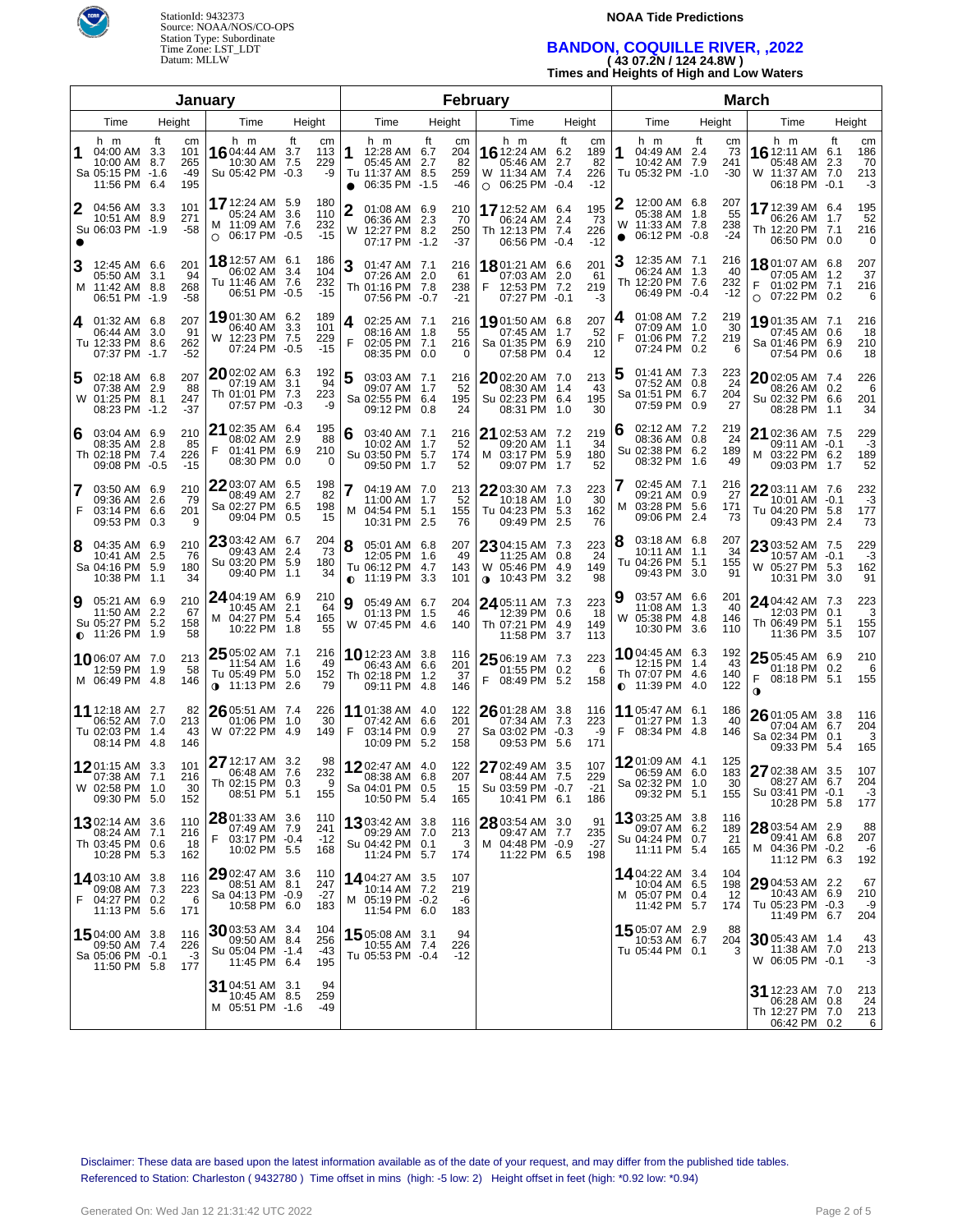

### **NOAA Tide Predictions**

# **BANDON, COQUILLE RIVER, ,2022 ( 43 07.2N / 124 24.8W )**

**Times and Heights of High and Low Waters**

| April          |                                                                           |                              |          |                                                                                 |                     |                              | May         |                                                                         |        |                                 |             |                                                                              |           | June                            |         |                                                                            |        |                               |                                                                              |            |                                 |
|----------------|---------------------------------------------------------------------------|------------------------------|----------|---------------------------------------------------------------------------------|---------------------|------------------------------|-------------|-------------------------------------------------------------------------|--------|---------------------------------|-------------|------------------------------------------------------------------------------|-----------|---------------------------------|---------|----------------------------------------------------------------------------|--------|-------------------------------|------------------------------------------------------------------------------|------------|---------------------------------|
|                | Time                                                                      | Height                       |          | Time                                                                            | Height              |                              | Time        |                                                                         | Height |                                 | Time        |                                                                              | Height    |                                 | Time    |                                                                            | Height |                               | Time                                                                         |            | Height                          |
|                | h m<br>12:55 AM 7.2<br>07:09 AM 0.3<br>01:13 PM 6.8<br>07:17 PM 0.7       | ft<br>cm<br>219<br>207<br>21 | 9        | h m<br>16 12:18 AM 7.2<br>06:44 AM<br>Sa 12:52 PM 6.6<br>$\circ$ 06:45 PM       | ft<br>$-0.1$<br>1.0 | cm<br>219<br>-3<br>201<br>30 | 1           | h m<br>12:42 AM 7.3<br>07:27 AM -0.7<br>Su 01:49 PM 6.0<br>07:17 PM 2.2 | ft     | cm<br>223<br>$-21$<br>183<br>67 |             | h m<br>16 12:10 AM<br>07:07 AM -1.8<br>M 01:36 PM 6.2<br>$O$ 06:54 PM 2.2    | ft<br>8.0 | cm<br>244<br>$-55$<br>189<br>67 | 1       | h m<br>$01:10$ AM $6.9$<br>08:19 AM -0.9<br>W 03:04 PM 5.4<br>08:04 PM 3.2 | ft     | cm<br>210<br>-27<br>165<br>98 | h m<br>16 01:19 AM 8.1<br>08:30 AM -2.4<br>Th 03:15 PM 6.0<br>08:22 PM 2.6   | ft         | cm<br>247<br>$-73$<br>183<br>79 |
| 2              | 01:25 AM 7.3<br>07:48 AM 0.0<br>Sa 01:56 PM 6.6<br>07:50 PM 1.2           | 223<br>201<br>37             | 0        | 17 12:50 AM 7.6<br>07:25 AM -0.7<br>Su 01:40 PM 6.5<br>07:22 PM                 | 1.4                 | 232<br>$-21$<br>198<br>43    | 2           | 01:11 AM 7.2<br>08:03 AM -0.7<br>M 02:31 PM 5.8<br>07:51 PM 2.6         |        | 219<br>$-21$<br>177<br>79       |             | 17 12:50 AM 8.1<br>07:53 AM -2.1<br>Tu 02:29 PM 6.1<br>07:40 PM 2.5          |           | 247<br>-64<br>186<br>76         | 2       | 01:44 AM 6.7<br>08:56 AM -0.8<br>Th 03:45 PM 5.3<br>08:43 PM 3.3           |        | 204<br>$-24$<br>162<br>101    | 1702:11 AM 7.8<br>09:20 AM -2.1<br>04:06 PM 6.1<br>F<br>09:21 PM 2.6         |            | 238<br>$-64$<br>186<br>79       |
| 3              | 01:54 AM 7.3<br>08:27 AM -0.1<br>Su 02:40 PM 6.2<br>08:23 PM 1.8          | 223<br>189                   | -3<br>55 | 1801:23 AM 7.8<br>08:09 AM -1.1<br>M 02:31 PM 6.4<br>08:01 PM                   | 1.9                 | 238<br>$-34$<br>195<br>58    | З           | 01:41 AM 7.1<br>08:39 AM -0.6<br>Tu 03:14 PM 5.6<br>08:26 PM 3.0        |        | 216<br>-18<br>171<br>91         |             | 1801:33 AM 8.1<br>08:42 AM -2.1<br>W 03:24 PM 6.0<br>08:30 PM 2.8            |           | 247<br>-64<br>183<br>85         | З<br>F  | 02:20 AM 6.5<br>09:35 AM -0.6<br>04:29 PM 5.2<br>09:27 PM 3.4              |        | 198<br>$-18$<br>158<br>104    | <b>18</b> 03:07 AM 7.3<br>10:11 AM -1.6<br>Sa 04:59 PM 6.1<br>10:26 PM 2.5   |            | 223<br>-49<br>186<br>76         |
| 4              | 02:23 AM 7.2<br>09:06 AM -0.1<br>M 03:24 PM 5.9<br>08:56 PM 2.4           | 219<br>180<br>73             | -3       | 1901:59 AM 7.9<br>08:55 AM -1.3<br>Tu 03:24 PM 6.1<br>08:43 PM                  | -2.4                | 241<br>-40<br>186<br>73      | 4           | 02:12 AM 6.8<br>09:17 AM -0.4<br>W 03:59 PM 5.4<br>09:03 PM 3.3         |        | 207<br>$-12$<br>165<br>101      |             | 1902:21 AM 7.8<br>09:34 AM -1.9<br>Th 04:22 PM 5.9<br>09:26 PM 3.0           |           | 238<br>$-58$<br>180<br>91       | 4       | 02:59 AM 6.1<br>$10:16$ AM $-0.3$<br>Sa 05:15 PM 5.2<br>10:18 PM 3.4       |        | 186<br>-9<br>158<br>104       | 19 04:06 AM 6.6<br>11:02 AM -1.0<br>Su 05:51 PM 6.2<br>11:37 PM 2.3          |            | 201<br>-30<br>189<br>70         |
| 5              | 02:53 AM 7.0<br>09:46 AM 0.1<br>Tu 04:12 PM 5.5<br>09:30 PM 2.9           | 213<br>168<br>88             | 3        | 2002:40 AM 7.8<br>09:46 AM -1.2<br>W 04:24 PM 5.8<br>09:31 PM                   | 2.9                 | 238<br>$-37$<br>177<br>88    | 5           | 02:45 AM 6.5<br>09:59 AM -0.1<br>Th 04:49 PM 5.2<br>09:44 PM 3.5        |        | 198<br>-3<br>158<br>107         | F           | 2003:14 AM 7.4<br>10:29 AM -1.4<br>05:22 PM 5.8<br>10:32 PM 3.1              |           | 226<br>$-43$<br>177<br>94       | 5       | 03:44 AM 5.8<br>11:00 AM 0.0<br>Su 06:01 PM 5.2<br>11:19 PM 3.3            |        | 177<br>0<br>158<br>101        | 2005:12 AM 5.8<br>11:54 AM -0.3<br>M 06:42 PM 6.3                            |            | 177<br>-9<br>192                |
| 6              | 03:25 AM 6.7<br>10:30 AM 0.4<br>W 05:05 PM 5.1<br>10:08 PM 3.4            | 204<br>12<br>155<br>104      |          | 21 03:27 AM 7.5<br>10:42 AM -0.9<br>Th 05:31 PM<br>10:29 PM                     | 5.5<br>3.3          | 229<br>$-27$<br>168<br>101   | 6<br>F      | 03:24 AM 6.2<br>10:45 AM 0.2<br>05:45 PM 5.0<br>10:36 PM 3.7            |        | 189<br>6<br>152<br>113          |             | 21 04:15 AM 6.8<br>11:28 AM -0.9<br>Sa 06:25 PM 5.8<br>11:49 PM 3.0          |           | 207<br>$-27$<br>177<br>91       | 6       | 04:39 AM 5.4<br>11:46 AM 0.3<br>M 06:47 PM 5.4                             |        | 165<br>9<br>165               | 21 12:52 AM 1.9<br>06:25 AM 5.2<br>Tu 12:48 PM 0.5<br>$0$ 07:31 PM           | 6.5        | 58<br>158<br>15<br>198          |
| 7              | 04:02 AM 6.3<br>11:21 AM 0.7<br>Th 06:10 PM 4.9<br>10:57 PM 3.8           | 192<br>21<br>149<br>116      |          | 2204:24 AM 7.0<br>11:46 AM -0.5<br>F<br>06:45 PM<br>11:46 PM                    | 5.4<br>3.5          | 213<br>$-15$<br>165<br>107   |             | 04:11 AM 5.8<br>11:38 AM 0.5<br>Sa 06:46 PM 4.9<br>11:46 PM 3.7         |        | 177<br>15<br>149<br>113         | $\mathbf 0$ | 22 05:25 AM 6.1<br>12:29 PM -0.4<br>Su 07:25 PM 5.9                          |           | 186<br>$-12$<br>180             |         | 12:30 AM 3.0<br>05:45 AM 5.0<br>Tu 12:34 PM 0.6<br><b>0</b> 07:30 PM 5.7   |        | 91<br>152<br>18<br>174        | 22 02:04 AM 1.4<br>07:45 AM 4.7<br>W 01:42 PM 1.2<br>08:18 PM 6.6            |            | 43<br>143<br>37<br>201          |
| 8<br>F         | 04:50 AM 6.0<br>12:22 PM 1.0<br>07:27 PM 4.8                              | 183<br>146                   | 30       | $23$ 05:34 AM 6.5<br>12:56 PM -0.2<br>Sa 07:59 PM 5.5<br>$\bullet$              |                     | 198<br>-6<br>168             | 8           | 05:11 AM 5.4<br>12:36 PM 0.7<br>Su 07:44 PM 5.1                         |        | 165<br>21<br>155                |             | 23 01:13 AM 2.7<br>06:44 AM 5.6<br>M 01:30 PM 0.1<br>08:20 PM 6.2            |           | 82<br>171<br>3<br>189           | 8<br>W  | 01:40 AM 2.5<br>07:02 AM 4.7<br>01:25 PM 1.0<br>08:11 PM 6.0               |        | 76<br>143<br>30<br>183        | 23 03:09 AM 0.8<br>09:05 AM 4.5<br>Th 02:36 PM<br>09:01 PM                   | 1.9<br>6.8 | 24<br>137<br>58<br>207          |
| 9<br>$\bullet$ | 12:10 AM 4.0<br>05:54 AM 5.7<br>Sa 01:31 PM 1.1<br>08:41 PM 4.9           | 122<br>174<br>34<br>149      |          | 24 01:17 AM 3.4<br>06:56 AM 6.1<br>Su 02:06 PM<br>09:01 PM                      | 0.0<br>5.8          | 104<br>186<br>0<br>177       | 9<br>м<br>0 | 01:07 AM 3.5<br>06:25 AM 5.2<br>01:35 PM 0.8<br>08:34 PM 5.3            |        | 107<br>158<br>24<br>162         |             | 24 02:30 AM 2.0<br>08:05 AM 5.2<br>Tu 02:28 PM 0.6<br>09:07 PM 6.5           |           | 61<br>158<br>18<br>198          |         | 02:42 AM 1.7<br>08:21 AM 4.7<br>Th 02:17 PM 1.4<br>08:50 PM 6.5            |        | 52<br>143<br>43<br>198        | 24 04:04 AM 0.2<br>10:19 AM 4.6<br>03:28 PM<br>F<br>09:43 PM                 | 2.4<br>6.9 | 6<br>140<br>73<br>210           |
|                | <b>10</b> 01:41 AM 3.9<br>07:13 AM 5.5<br>Su 02:37 PM 1.0<br>09:36 PM 5.1 | 119<br>168<br>30<br>155      |          | $2502:42$ AM 2.8<br>08:19 AM 5.9<br>M 03:09 PM<br>09:51 PM 6.2                  | 0.2                 | 85<br>180<br>6<br>189        |             | 1002:21 AM 3.0<br>07:43 AM 5.1<br>Tu 02:30 PM 0.9<br>09:14 PM           | 5.7    | 91<br>155<br>27<br>174          |             | 25 03:35 AM 1.3<br>09:21 AM 5.1<br>W 03:21 PM 1.1<br>09:49 PM 6.8            |           | 40<br>155<br>34<br>207          | F       | 1003:38 AM 0.8<br>09:35 AM 4.8<br>03:09 PM 1.7<br>09:30 PM 7.0             |        | 24<br>146<br>52<br>213        | 25 04:52 AM -0.2<br>11:21 AM 4.8<br>Sa 04:19 PM<br>10:22 PM                  | 2.7<br>6.9 | -6<br>146<br>82<br>210          |
|                | 11 02:57 AM 3.5<br>08:28 AM 5.6<br>M 03:33 PM 0.8<br>10:16 PM 5.5         | 107<br>171<br>24<br>168      |          | $2603:50$ AM 2.1<br>09:33 AM 5.9<br>Tu 04:03 PM<br>10:33 PM 6.5                 | 0.3                 | 64<br>180<br>9<br>198        |             | 11 03:21 AM 2.3<br>08:55 AM 5.2<br>W 03:19 PM 0.9<br>09:50 PM 6.1       |        | 70<br>158<br>27<br>186          |             | 26 04:28 AM 0.6<br>10:28 AM 5.2<br>Th 04:09 PM 1.5<br>10:26 PM 7.0           |           | 18<br>158<br>46<br>213          |         | 11 04:28 AM -0.2<br>10:42 AM 5.1<br>Sa 04:01 PM<br>10:12 PM 7.5            | 2.1    | -6<br>155<br>64<br>229        | 26 05:34 AM -0.6<br>12:12 PM 5.0<br>Su 05:05 PM<br>11:00 PM                  | 3.0<br>6.9 | -18<br>152<br>91<br>210         |
|                | <b>12</b> 03:54 AM 2.9<br>09:32 AM 5.8<br>Tu 04:18 PM 0.6<br>10:49 PM 5.9 | 177<br>180                   | 88<br>18 | 27 04:45 AM 1.3<br>10:37 AM 6.0<br>W 04:49 PM 0.6<br>11:09 PM 6.9               |                     | 40<br>183<br>18<br>210       |             | 1204:10 AM 1.4<br>09:59 AM 5.4<br>Th 04:04 PM 1.1<br>10:23 PM 6.7       |        | 43<br>165<br>-34<br>204         | F           | 27 05:14 AM -0.1<br>11:26 AM 5.3<br>04:53 PM 1.9<br>11:00 PM 7.1             |           | -3<br>162<br>58<br>216          |         | 1205:17 AM -1.1<br>11:42 AM 5.4<br>Su 04:52 PM 2.3<br>10:55 PM 7.9         |        | -34<br>165<br>70<br>241       | 27 06:12 AM -0.8<br>12:55 PM 5.2<br>M 05:49 PM 3.1<br>11:37 PM 6.9           |            | -24<br>158<br>94<br>210         |
|                | <b>13</b> 04:41 AM 2.2<br>10:27 AM 6.1<br>W 04:58 PM 0.5<br>11:19 PM 6.3  | 67<br>186<br>15<br>192       |          | 28 05:31 AM 0.5<br>11:32 AM 6.0<br>Th 05:30 PM 0.9<br>11:42 PM 7.1              |                     | 15<br>183<br>27<br>216       | F           | <b>13</b> 04:56 AM 0.5<br>10:57 AM 5.7<br>04:46 PM 1.3<br>10:57 PM 7.2  |        | 15<br>174<br>40<br>219          |             | 28 05:54 AM -0.5<br>12:17 PM 5.4<br>Sa 05:34 PM 2.3<br>11:33 PM 7.2          |           | $-15$<br>165<br>-70<br>219      |         | 1306:04 AM -1.8<br>12:38 PM 5.7<br>M 05:43 PM 2.5<br>11:41 PM 8.2          |        | -55<br>174<br>76<br>250       | 28 06:49 AM -1.0<br>01:33 PM 5.3<br>Tu 06:29 PM 3.1                          |            | $-30$<br>162<br>94              |
|                | 14 05:23 AM 1.4<br>11:17 AM 6.3<br>Th 05:34 PM 0.5<br>11:48 PM 6.8        | 192<br>15<br>207             | 43       | $29$ 06:13 AM 0.0<br>12:21 PM 6.1<br>F 06:08 PM 1.3                             |                     | 0<br>186<br>40               |             | 1405:39 AM -0.4<br>11:52 AM 5.9<br>Sa 05:28 PM 1.6<br>11:33 PM 7.6      |        | -12<br>180<br>49<br>232         |             | 29 06:32 AM -0.8<br>01:02 PM 5.5<br>Su 06:12 PM 2.6                          |           | -24<br>168<br>79                | $\circ$ | 1406:52 AM -2.3<br>01:31 PM 5.9<br>Tu 06:34 PM 2.6                         |        | $-70$<br>180<br>79            | 29 12:14 AM 6.9<br>07:25 AM -1.0<br>W 02:10 PM 5.4<br>$\bullet$ 07:08 PM 3.1 |            | 210<br>$-30$<br>165<br>94       |
| F              | 1506:03 AM 0.6<br>12:05 PM 6.5<br>06:10 PM 0.7                            | 198<br>21                    | 18       | $30$ 12:13 AM 7.3<br>06:51 AM -0.4<br>Sa 01:06 PM 6.0<br>$\bullet$ 06:43 PM 1.7 |                     | 223<br>$-12$<br>183<br>52    |             | 1506:23 AM -1.2<br>12:44 PM 6.1<br>Su 06:11 PM 1.9                      |        | -37<br>186<br>58                |             | 30 12:05 AM 7.2<br>07:07 AM -1.0<br>M 01:44 PM 5.5<br>$\bullet$ 06:50 PM 2.9 |           | 219<br>$-30$<br>168<br>88       |         | 15 12:29 AM 8.3<br>07:41 AM -2.5<br>W 02:23 PM 6.0<br>07:27 PM 2.6         |        | 253<br>$-76$<br>183<br>79     | 30 12:50 AM 6.8<br>08:01 AM -1.0<br>Th 02:46 PM 5.4<br>07:47 PM 3.0          |            | 207<br>-30<br>165<br>91         |
|                |                                                                           |                              |          |                                                                                 |                     |                              |             |                                                                         |        |                                 |             | 31 12:37 AM 7.1<br>07:43 AM -1.0<br>Tu 02:24 PM 5.5<br>07:27 PM 3.0          |           | 216<br>-30<br>168<br>91         |         |                                                                            |        |                               |                                                                              |            |                                 |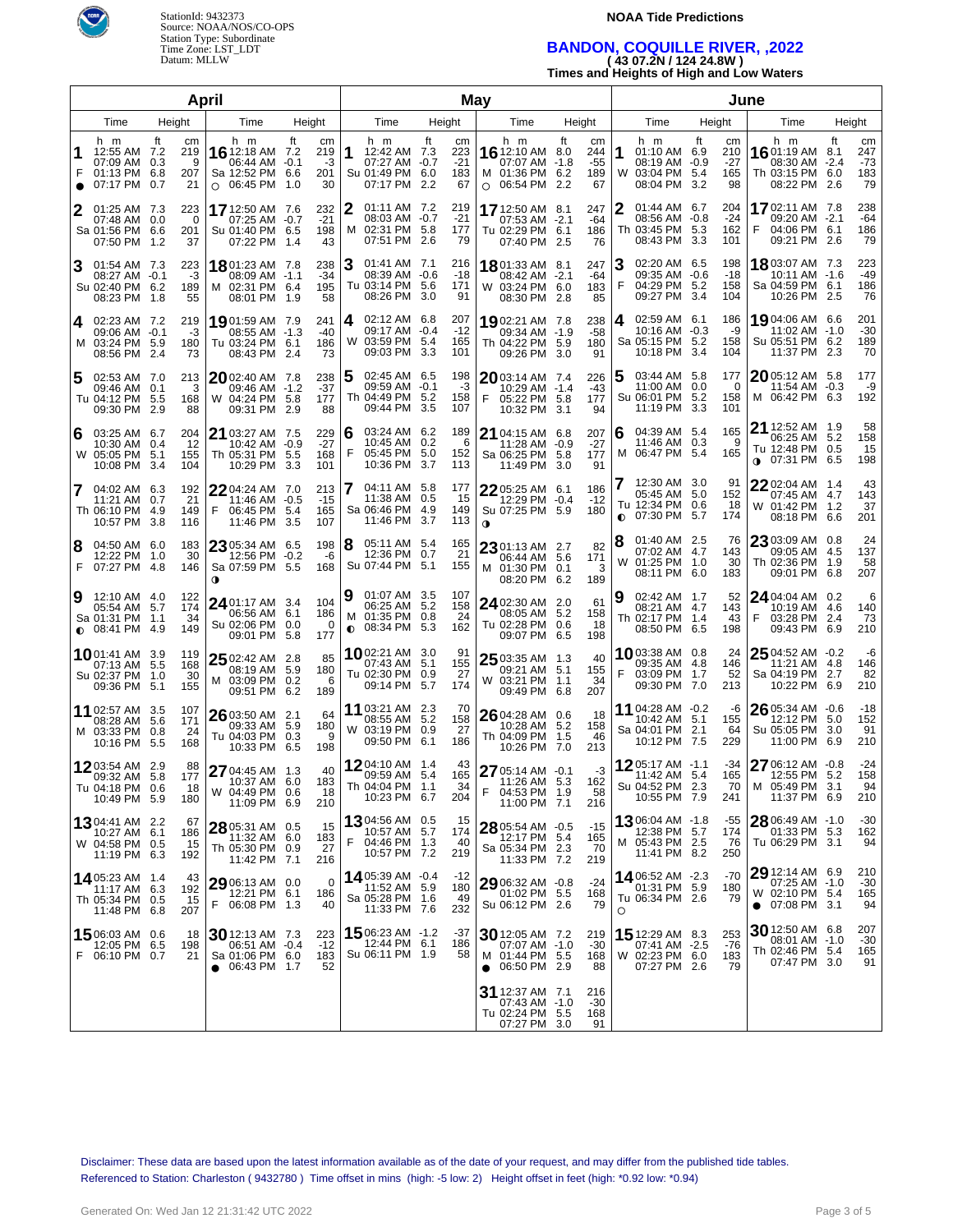

### **NOAA Tide Predictions**

# **BANDON, COQUILLE RIVER, ,2022 ( 43 07.2N / 124 24.8W )**

**Times and Heights of High and Low Waters**

|                |                                                                            |                                                | Julv                                                                               |                                            |                | <b>August</b>                                                               |        |                                 |                                                                                  |                     |                      | <b>September</b>                                                               |                                                        |                                                                              |            |                              |  |
|----------------|----------------------------------------------------------------------------|------------------------------------------------|------------------------------------------------------------------------------------|--------------------------------------------|----------------|-----------------------------------------------------------------------------|--------|---------------------------------|----------------------------------------------------------------------------------|---------------------|----------------------|--------------------------------------------------------------------------------|--------------------------------------------------------|------------------------------------------------------------------------------|------------|------------------------------|--|
| Height<br>Time |                                                                            |                                                | Time                                                                               | Height                                     |                | Time                                                                        | Height |                                 | Time                                                                             | Height              |                      | Time                                                                           | Height                                                 | Time                                                                         | Height     |                              |  |
| 1<br>F         | h m<br>01:27 AM 6.7<br>08:36 AM -0.9<br>03:22 PM 5.4<br>08:26 PM 3.0       | ft<br>cm<br>204<br>$-27$<br>165<br>91          | h m<br>16 02:04 AM 7.7<br>09:00 AM -2.0<br>Sa 03:38 PM 6.4<br>09:10 PM 1.8         | ft<br>cm<br>235<br>-61<br>195<br>55        | 1<br>M         | h m<br>02:30 AM 6.3<br>09:13 AM -0.4<br>03:47 PM 5.9<br>09:32 PM 2.0        | ft     | cm<br>192<br>$-12$<br>180<br>61 | h m<br>16 03:39 AM 6.2<br>09:53 AM 0.3<br>Tu 04:16 PM 6.8<br>10:39 PM 0.8        | ft<br>207           | cm<br>189<br>9<br>24 | h m<br>1<br>03:55 AM 5.5<br>09:42 AM<br>Th 04:00 PM<br>10:47 PM                | Ħ<br>cm<br>168<br>1.5<br>46<br>207<br>6.8<br>0.5<br>15 | h m<br>16 05:18 AM 5.1<br>10:34 AM<br>04:39 PM 6.4<br>11:51 PM 0.7           | ft<br>2.9  | cm<br>155<br>88<br>195<br>21 |  |
| 2              | 02:04 AM 6.5<br>09:11 AM -0.8<br>Sa 03:58 PM 5.4<br>09:09 PM 2.9           | 198<br>$-24$<br>165<br>88                      | 17 02:58 AM 7.1<br>09:45 AM -1.4<br>Su 04:22 PM 6.5<br>10:09 PM 1.7                | 216<br>-43<br>198<br>52                    |                | 03:12 AM 5.9<br>09:44 AM 0.1<br>Tu 04:18 PM 6.1<br>10:21 PM 1.7             |        | 180<br>3<br>186<br>52           | <b>17</b> 04:36 AM<br>10:33 AM<br>W 04:56 PM 6.6<br>11:37 PM 0.8                 | 5.5<br>1.2<br>201   | 168<br>37<br>24      | 04:56 AM 5.0<br>10:21 AM<br>F<br>04:41 PM<br>11:49 PM 0.4                      | 152<br>2.2<br>67<br>6.8<br>207<br>-12                  | 1706:31 AM 4.7<br>11:26 AM 3.5<br>Sa 05:29 PM 6.0<br>$\mathbf o$             |            | 143<br>107<br>183            |  |
| 3              | 02:43 AM 6.2<br>09:46 AM -0.6<br>Su 04:35 PM 5.5<br>09:56 PM 2.8           | 189<br>-18<br>168<br>85                        | 18 03:54 AM 6.4<br>10:30 AM -0.6<br>M 05:07 PM 6.5<br>11:12 PM 1.5                 | 195<br>$-18$<br>198<br>46                  | 3              | 04:02 AM 5.4<br>10:18 AM 0.7<br>W 04:52 PM 6.3<br>11:16 PM 1.4              |        | 165<br>21<br>192<br>43          | 18 05:40 AM 4.9<br>11:16 AM<br>Th 05:39 PM 6.5                                   | 149<br>2.0          | 61<br>198            | 3<br>06:12 AM 4.7<br>11:11 AM 2.8<br>Sa 05:34 PM 6.8<br>$\bullet$              | 143<br>85<br>207                                       | 18 12:57 AM 1.0<br>07:57 AM 4.7<br>Su 12:41 PM 3.8<br>06:34 PM 5.8           |            | 30<br>143<br>116<br>177      |  |
| 4              | 03:26 AM 5.8<br>10:22 AM -0.2<br>M 05:12 PM 5.6<br>10:50 PM 2.6            | 177<br>-6<br>171<br>79                         | 1904:55 AM 5.6<br>11:15 AM 0.3<br>Tu 05:52 PM 6.5                                  | 171<br>9<br>198                            | 4              | 05:01 AM 4.9<br>10:56 AM 1.3<br>Th 05:31 PM 6.5                             |        | 149<br>40<br>198                | 19 12:40 AM 0.8<br>06:57 AM 4.5<br>12:07 PM 2.8<br>$0.06:28$ PM 6.3              | 137<br>192          | 24<br>85             | 01:00 AM 0.3<br>4<br>07:42 AM<br>Su 12:21 PM 3.3<br>06:41 PM 6.8               | 9<br>4.6<br>140<br>101<br>207                          | 19 02:08 AM 1.0<br>09:17 AM 4.8<br>M 02:08 PM 3.8<br>07:47 PM 5.7            |            | 30<br>146<br>116<br>174      |  |
| 5              | 04:16 AM 5.4<br>11:00 AM 0.2<br>Tu 05:49 PM 5.8<br>11:51 PM 2.3            | 165<br>6<br>177<br>70                          | $20$ 12:19 AM $\,$ 1.3 $\,$<br>06:03 AM 4.9<br>W 12:02 PM 1.2<br>06:38 PM 6.5<br>0 | 40<br>149<br>37<br>198                     | F<br>$\bullet$ | 12:19 AM 1.1<br>06:15 AM 4.5<br>11:41 AM 2.0<br>06:17 PM 6.7                |        | 34<br>137<br>61<br>204          | $20$ 01:48 AM 0.8<br>08:26 AM 4.4<br>Sa 01:12 PM 3.3<br>07:24 PM 6.1             | 134<br>101<br>186   | 24                   | 02:16 AM 0.0<br>09:10 AM<br>01:51 PM<br>M<br>07:57 PM 6.8                      | 0<br>4.8<br>146<br>3.5<br>107<br>207                   | 2003:13 AM 0.8<br>10:12 AM<br>Tu 03:20 PM 3.5<br>08:55 PM 5.8                | 5.1        | 24<br>155<br>107<br>177      |  |
| 6              | 05:17 AM 4.9<br>11:41 AM 0.8<br>W 06:29 PM 6.1                             | 149<br>24<br>186                               | 21 01:27 AM 1.0<br>07:21 AM<br>Th 12:53 PM 2.0<br>07:25 PM                         | 30<br>134<br>4.4<br>61<br>6.5<br>198       | 6              | $01:28$ AM $0.6$<br>07:43 AM 4.3<br>Sa 12:40 PM 2.6<br>07:12 PM 6.9         |        | 18<br>131<br>79<br>210          | 21 02:55 AM 0.7<br>09:50 AM 4.5<br>Su 02:28 PM 3.5<br>08:25 PM 6.1               | 137<br>107<br>186   | 21                   | 03:25 AM -0.4<br>6<br>10:17 AM<br>Tu 03:15 PM<br>09:10 PM 7.0                  | $-12$<br>5.2<br>158<br>3.2<br>98<br>213                | $2104:06$ AM $0.6$<br>10:50 AM 5.4<br>W 04:13 PM<br>09:52 PM 6.1             | 3.1        | 18<br>165<br>94<br>186       |  |
|                | 12:57 AM 1.8<br>06:32 AM 4.5<br>Th 12:27 PM<br>$Q$ 07:11 PM 6.4            | 55<br>137<br>1.4<br>43<br>195                  | 22 02:33 AM 0.7<br>08:47 AM<br>F<br>01:51 PM<br>08:13 PM 6.5                       | 21<br>131<br>4.3<br>79<br>2.6<br>198       | 7              | $02:38$ AM $0.0$<br>09:12 AM 4.5<br>Su 01:54 PM<br>08:14 PM 7.1             | 3.0    | 0<br>137<br>91<br>216           | $2203:54$ AM 0.4<br>10:50 AM 4.8<br>M 03:36 PM 3.5<br>09:24 PM 6.2               | 146<br>107<br>189   | 12                   | 04:25 AM -0.8<br>11:07 AM 5.7<br>W 04:23 PM<br>10:16 PM 7.3                    | $-24$<br>174<br>2.7<br>82<br>223                       | 22 04:49 AM 0.4<br>11:22 AM<br>Th 04:57 PM<br>10:41 PM 6.3                   | 5.7<br>2.5 | 12<br>174<br>76<br>192       |  |
| 8<br>F         | 02:03 AM 1.1<br>07:55 AM<br>01:21 PM<br>07:56 PM                           | 34<br>134<br>-4.4<br>58<br>1.9<br>6.8<br>207   | $2303:33$ AM 0.3<br>10:08 AM<br>Sa 02:53 PM<br>09:02 PM                            | 9<br>134<br>4.4<br>91<br>3.0<br>6.5<br>198 | 8<br>м         | 03:43 AM -0.6<br>10:28 AM 4.8<br>03:11 PM 3.1<br>09:18 PM 7.4               |        | $-18$<br>146<br>94<br>226       | $2304:44$ AM $0.1$<br>11:32 AM 5.1<br>Tu 04:31 PM 3.2<br>10:16 PM 6.4            | 195                 | 3<br>155<br>98       | 8<br>05:17 AM -1.1<br>11:50 AM<br>Th 05:20 PM 2.0<br>11:14 PM 7.5              | -34<br>6.1<br>186<br>61<br>229                         | 23 05:25 AM 0.2<br>11:50 AM<br>F<br>05:35 PM<br>11:24 PM 6.5                 | 6.0<br>2.0 | 6<br>183<br>61<br>198        |  |
| 9              | 03:06 AM 0.3<br>09:19 AM 4.5<br>Sa 02:22 PM<br>08:46 PM                    | 9<br>137<br>73<br>2.4<br>7.2<br>219            | 24 04:26 AM 0.0<br>11:11 AM 4.7<br>Su 03:53 PM 3.2<br>09:50 PM 6.6                 | 0<br>143<br>98<br>201                      | 9              | 04:42 AM -1.2<br>11:26 AM 5.3<br>Tu 04:21 PM 2.9<br>10:20 PM 7.7            |        | -37<br>162<br>88<br>235         | 24 05:26 AM -0.1<br>12:06 PM 5.3<br>W 05:17 PM 2.9<br>11:02 PM 6.6               | 201                 | -3<br>162<br>88      | 9<br>06:03 AM -1.2<br>12:29 PM 6.5<br>F<br>06:11 PM 1.3                        | -37<br>198<br>40                                       | $2405:58$ AM 0.1<br>12:17 PM 6.3<br>Sa 06:12 PM 1.4                          |            | 3<br>192<br>43               |  |
|                | 1004:03 AM -0.5<br>10:33 AM<br>Su 03:26 PM<br>09:38 PM                     | $-15$<br>4.8<br>146<br>2.7<br>82<br>7.6<br>232 | $2505:11$ AM $-0.3$<br>11:59 AM 4.9<br>M 04:46 PM 3.2<br>10:36 PM                  | -9<br>149<br>98<br>204<br>6.7              |                | <b>10</b> 05:35 AM -1.7<br>12:15 PM 5.7<br>W 05:22 PM 2.5<br>11:18 PM 7.9   |        | $-52$<br>174<br>76<br>241       | $2506:03$ AM $-0.4$<br>12:36 PM 5.5<br>Th 05:56 PM 2.5<br>11:43 PM 6.7           | 168<br>204          | -12<br>76            | <b>10</b> 12:08 AM 7.5<br>06:44 AM -1.0<br>Sa 01:05 PM 6.9<br>$O$ 06:59 PM 0.7 | 229<br>$-30$<br>210<br>21                              | $2512:06$ AM 6.7<br>06:30 AM 0.2<br>Su 12:44 PM 6.6<br>06:49 PM<br>$\bullet$ | 0.9        | 204<br>6<br>201<br>27        |  |
|                | 11 04:58 AM -1.3<br>11:36 AM<br>M 04:28 PM<br>10:31 PM                     | $-40$<br>158<br>5.2<br>2.8<br>85<br>7.9<br>241 | $2605:52$ AM $-0.5$<br>12:38 PM 5.2<br>Tu 05:32 PM<br>11:19 PM 6.8                 | -15<br>158<br>94<br>3.1<br>207             |                | 11 06:24 AM -1.9<br>12:59 PM 6.1<br>Th 06:18 PM 2.0                         |        | -58<br>186<br>61                | $2606:36$ AM $-0.5$<br>01:04 PM<br>F.<br>06:34 PM 2.2                            | -15<br>5.8<br>177   | 67                   | <b>11</b> 12:58 AM 7.4<br>07:24 AM -0.6<br>Su 01:40 PM 7.1<br>07:45 PM 0.3     | 226<br>$-18$<br>216<br>9                               | 26 12:47 AM 6.7<br>07:00 AM 0.4<br>M 01:11 PM 6.9<br>07:26 PM                | 0.4        | 204<br>12<br>210<br>12       |  |
|                | 1205:49 AM -1.9<br>12:31 PM 5.5<br>Tu 05:27 PM 2.7<br>11:25 PM 8.1         | -58<br>168<br>82<br>247                        | 27 06:30 AM -0.7<br>01:11 PM 5.3<br>W 06:14 PM 2.9<br>11:59 PM 6.8                 | $-21$<br>162<br>88<br>207                  | F              | <b>12</b> 12:12 AM 8.0<br>07:09 AM -2.0<br>01:40 PM 6.4<br>$O$ 07:10 PM 1.6 |        | 244<br>-61<br>195<br>49         | 27 12:22 AM 6.8<br>07:08 AM -0.5<br>Sa 01:32 PM 6.0<br>07:10 PM 1.8<br>$\bullet$ | 207<br>183          | $-15$<br>55          | 1201:47 AM 7.0<br>08:01 AM 0.0<br>M 02:14 PM 7.2<br>08:31 PM 0.1               | 213<br>0<br>219<br>3                                   | 27 01:29 AM 6.6<br>07:31 AM<br>Tu 01:39 PM 7.2<br>08:05 PM 0.1               | 0.8        | 201<br>24<br>219<br>3        |  |
| $\circ$        | 1306:39 AM -2.3<br>01:20 PM 5.8<br>W 06:24 PM 2.5                          | -70<br>177<br>76                               | 28 07:05 AM -0.9<br>01:43 PM 5.4<br>Th 06:52 PM 2.7                                | $-27$<br>165<br>82                         |                | <b>13</b> 01:05 AM 7.8<br>07:52 AM -1.7<br>Sa 02:20 PM 6.6<br>08:01 PM 1.2  |        | 238<br>-52<br>201<br>37         | 28 01:00 AM 6.8<br>07:38 AM -0.4<br>Su 02:00 PM 6.2<br>07:48 PM 1.5              | 207<br>$-12$<br>189 | 46                   | 1302:35 AM 6.6<br>08:38 AM 0.7<br>Tu 02:48 PM 7.2<br>09:16 PM 0.1              | 201<br>21<br>219<br>3                                  | 28 02:13 AM 6.4<br>08:03 AM 1.3<br>W 02:08 PM 7.3<br>08:46 PM -0.2           |            | 195<br>40<br>223<br>-6       |  |
|                | <b>14</b> 12:18 AM 8.2<br>07:27 AM -2.5<br>Th 02:07 PM 6.1<br>07:19 PM 2.3 | 250<br>-76<br>186<br>70                        | 29 12:37 AM 6.8<br>07:38 AM -0.9<br>F<br>02:15 PM 5.6<br>07:30 PM 2.6              | 207<br>$-27$<br>171<br>79                  |                | 1401:56 AM 7.4<br>08:33 AM -1.2<br>Su 02:59 PM 6.8<br>08:53 PM 0.9          |        | 226<br>$-37$<br>207<br>27       | 29 01:39 AM 6.6<br>08:07 AM -0.1<br>M 02:27 PM 6.4<br>08:26 PM 1.2               | 201<br>195          | -3<br>37             | 14 03:25 AM 6.1<br>09:14 AM 1.5<br>W 03:22 PM 7.0<br>10:03 PM 0.2              | 186<br>46<br>213<br>6                                  | 29 03:01 AM 6.1<br>08:37 AM 1.9<br>Th 02:41 PM 7.4<br>09:33 PM -0.3          |            | 186<br>58<br>226<br>-9       |  |
| F              | 1501:11 AM 8.1<br>08:14 AM -2.3<br>02:53 PM 6.2<br>08:14 PM 2.0            | 247<br>-70<br>189<br>61                        | $30$ 01:14 AM 6.8<br>08:10 AM -0.9<br>Sa 02:45 PM 5.7<br>08:08 PM 2.4              | 207<br>-27<br>174<br>73                    | M              | 1502:47 AM 6.9<br>09:13 AM -0.5<br>03:37 PM 6.8<br>09:45 PM 0.8             |        | 210<br>$-15$<br>207<br>24       | 30 02:20 AM 6.3<br>08:37 AM 0.3<br>Tu 02:56 PM 6.6<br>09:08 PM 0.9               | 192<br>201          | 9<br>27              | 15 04:18 AM 5.5<br>09:52 AM<br>Th 03:59 PM 6.7<br>10:54 PM 0.5                 | 168<br>2.2<br>67<br>204<br>15                          | 3003:55 AM 5.7<br>09:15 AM 2.5<br>F<br>03:19 PM 7.3<br>10:25 PM -0.2         |            | 174<br>76<br>223<br>-6       |  |
|                |                                                                            |                                                | 31 01:51 AM 6.6<br>08:42 AM -0.7<br>Su 03:16 PM 5.8<br>08:48 PM 2.2                | 201<br>$-21$<br>177<br>67                  |                |                                                                             |        |                                 | 31 03:04 AM 6.0<br>09:08 AM 0.9<br>W 03:26 PM 6.7<br>09:54 PM 0.7                | 183                 | 27<br>204<br>21      |                                                                                |                                                        |                                                                              |            |                              |  |